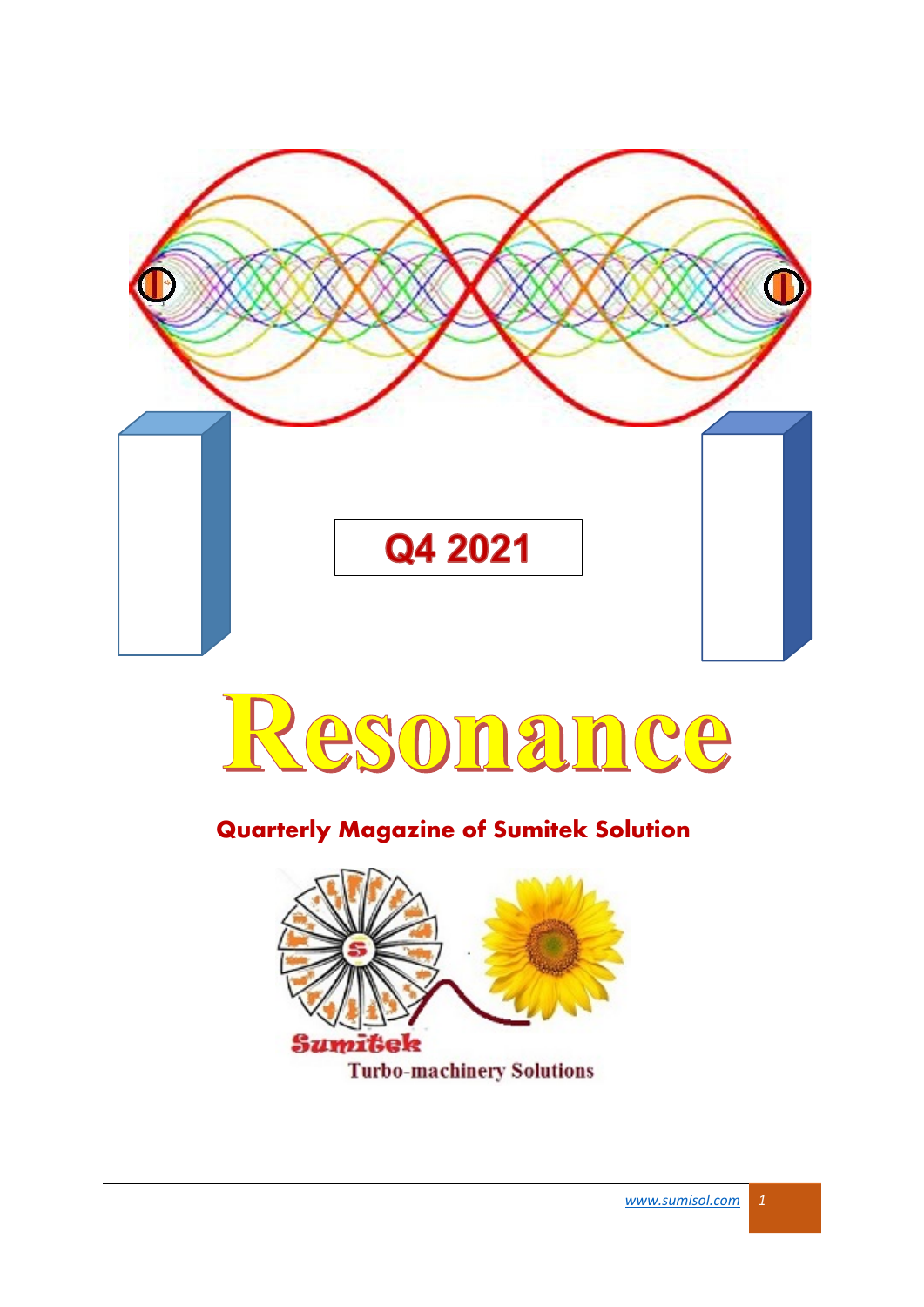# **What is stored for you**

- **1. MEET THE EXPERT**
- **2. HOW MUCH DO YOU REALLY KNOW ?**
- **3. TECHNICAL ARTICLES**



#### **HOW MUCH DO YOU REALLY KNOW ?**

We hope that you have started preparing YOUR book of knowledge !!!

**Those who had purchased our custom made training material and If you have any questions left unanswered by you , ask us . We shall be happy to answer for free those questions ,once you are our premium member . Contact us for premium membership .**

These questions shall help you to prepare for job skill enhancement , job interview and attain superiority over your peers !!!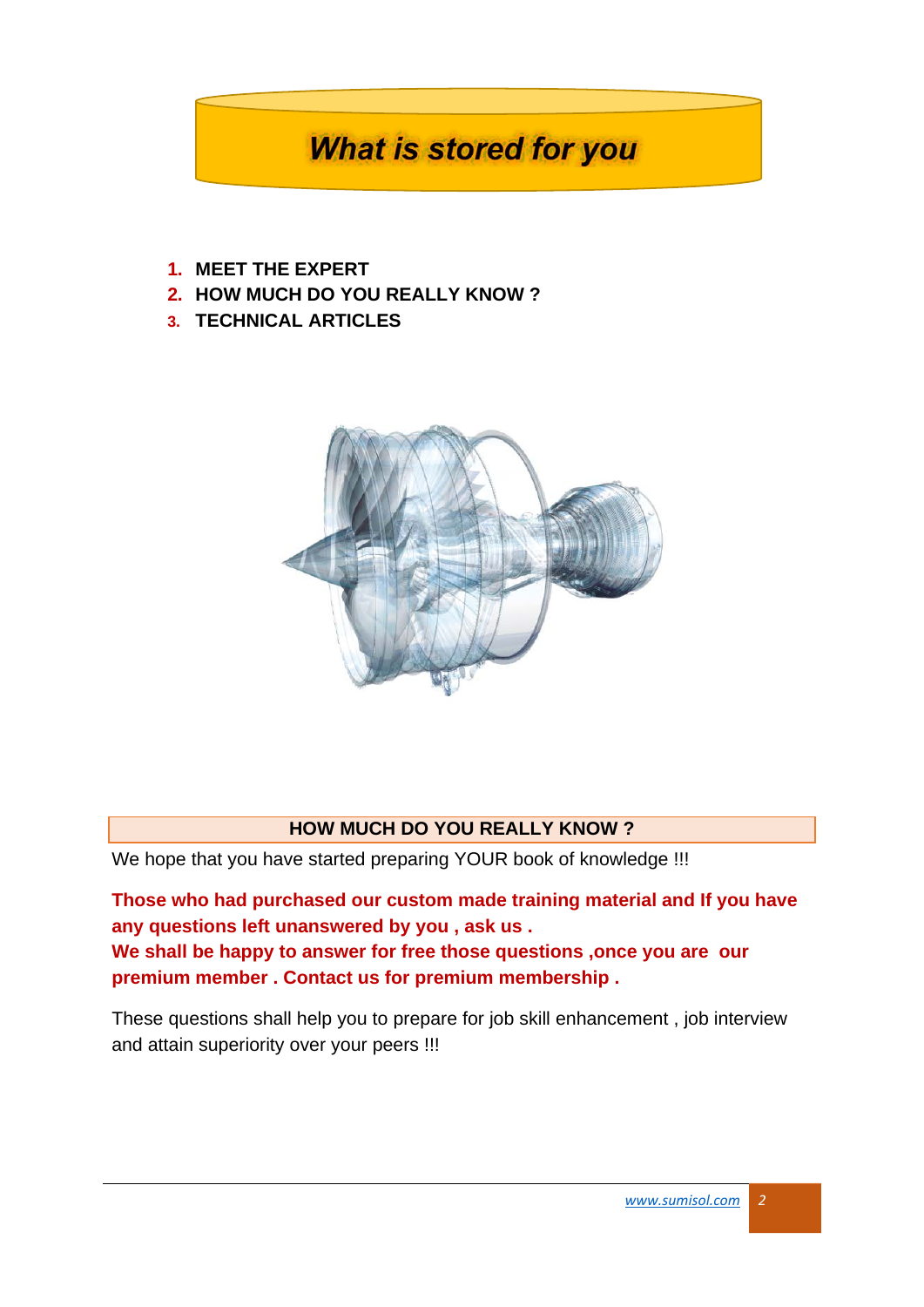# **Meet the Expert**

# **DONALD BENTLY**

*Founder of Bently Nevada Corporation now known as GEMCS*



### Fundamentals of **Rotating Machinery Diagnostics**

:<br>Donald E. Bently<br>Ohimnes of the Board and Court Kar<br>Reads Presentated Business Coupons

**Charles T. Hatch** 

**Bob Grissom** 

**BENTIY** Nevada

In 1981, Bently established a pure research organization called Bently Rotor dynamics Research Corporation (BRDRC). BRDRC's objective was to conduct rotordynamic research, furthering the knowledge of rotating machinery behavior, modelling techniques, and malfunction diagnostic methodologies. Its mission was considered complementary to Bently Nevada, with BRDRC focused on understanding how machinery behaved, and Bently Nevada focused on understanding and building instrumentation to measure machinery behavior.

BRDRC made a number of important contributions to the field of rotor dynamics such as a better understanding of fluid-induced instabilities, advanced models for understanding shaft crack behavior, insight into rubbing malfunctions between stationary and rotating parts, and enhancement of the rotor dynamic equations via introduction of a new variable lambda  $(\lambda)$  which denoted the fluid circumferential average velocity ratio and more accurately modelled hydrodynamic effects. Bently was personally responsible for many of these developments, publishing his work under the auspices of BRDRC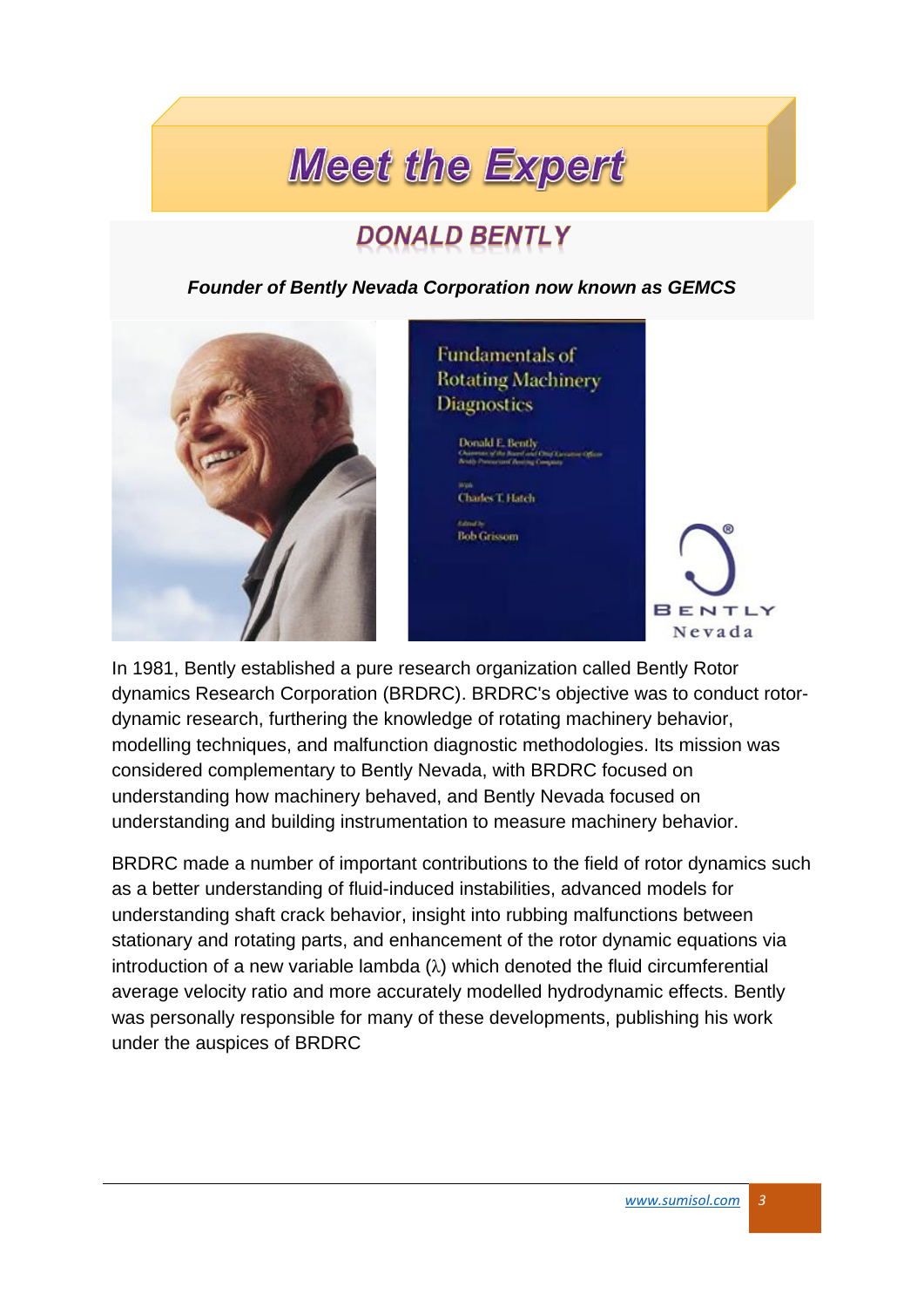

## *Compressor curve variation during site acceptance test*

In a recent site acceptance test of turbo-compressor unit , it was found that the shape and position of the centrifugal compressor curves varied from the design performance curve. These compressor curves were taken from the compressor as tested curve and contractual data sheet, and then used to calculate polytropic head and actual inlet flow for 12 test data points, at over 4 different compressor speeds. These values were further verified using software (HYSYS) calculation.

The performance points were plotted on the design performance curves. In addition, the fan laws were used to calculate additional 'design' speed curves, at compressor speeds equal to those used to gather the performance data. This allowed a direct comparison between the measured performance points and the calculated design speed curves. The plot is shown below -



Figure 1 compressor curve interpolation **Where** 

- Blue lines Design constant speed curves from built performance curves at 70%, 79%, 89%, 92%, 100% and 105% speeds respectively
- Black lines Design Surge Control Line (SCL) and Surge Limit Line (SLL) from built performance curves
- Red solid lines Calculated constant speed lines at 72%, 80%, 90% and 95% speeds
- Red Crosses, connected by Red dashed line Performance data points from on-site performance testing at 72%, 80%, 90% and 95% speeds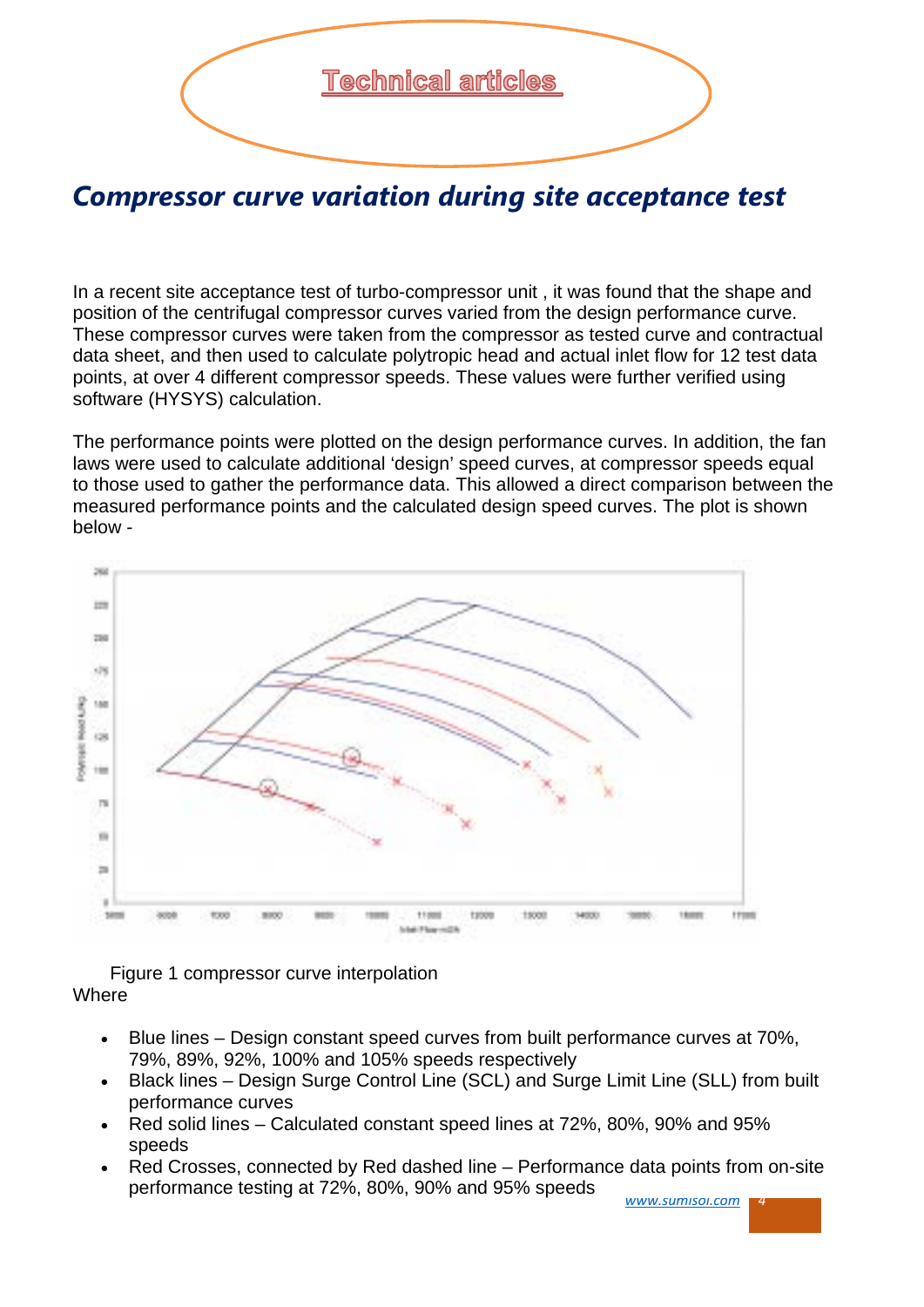• Circled Crosses – Performance points with a Compressor controller DEV of almost zero, expected to be on the SCL.

### **Interpretation of data**

The performance data at site correlated well with the design compressor curves. This was indicated by a DEV value on the compressor controller of 0.05 (i.e. almost 0) for two of the points taken (circled). This raised doubts regarding the correct set-up and positioning of the Compressor controller SCL.

### **Compressor controller surge control line set-up**

The set-up of the compressor controller SCL was investigated, particularly the calculation of flowrate from the V-Cone flowmeter device pressure drop (deltaP) reading. It was seen that for a given deltaP, the calculation of mass flowrate by the compressor controller did not correlate with the calculated mass flowrate by process engineering department.

For example, flow measuring device (FMD) delta P of X bar at X bara suction pressure:

Compressor controller equated this to Y kg/h

Process engineering department equated this to Z kg/h

Root cause of discrepancy:

It was found from the compressor controller manual that the system calculates flowrate from the pressure drop across the flowmeter device, and it is dependent on a constant A, as per the equation:

ΔP=( Qs/A)2 ρs

**Where** 

Qs = Suction flowrate

 $\Delta P$  = pressure drop across the flowmeter device

ρs = Suction gas density

A = FMD (Flow Meter Device) A constant

FMD A constant is calculated using a number of factors and coefficients specific to the flowmeter device sizing, as well as the service conditions:

 $A = N \times Fa \times CF \times Y \times E \times \beta2 \times D2$ 

This equation enables the conversion of pressure drop across the device into flowrate in the compressor controller software. However, the values used in this formula as stated in the compressor controller manual, differed from the values stated on the flow measurement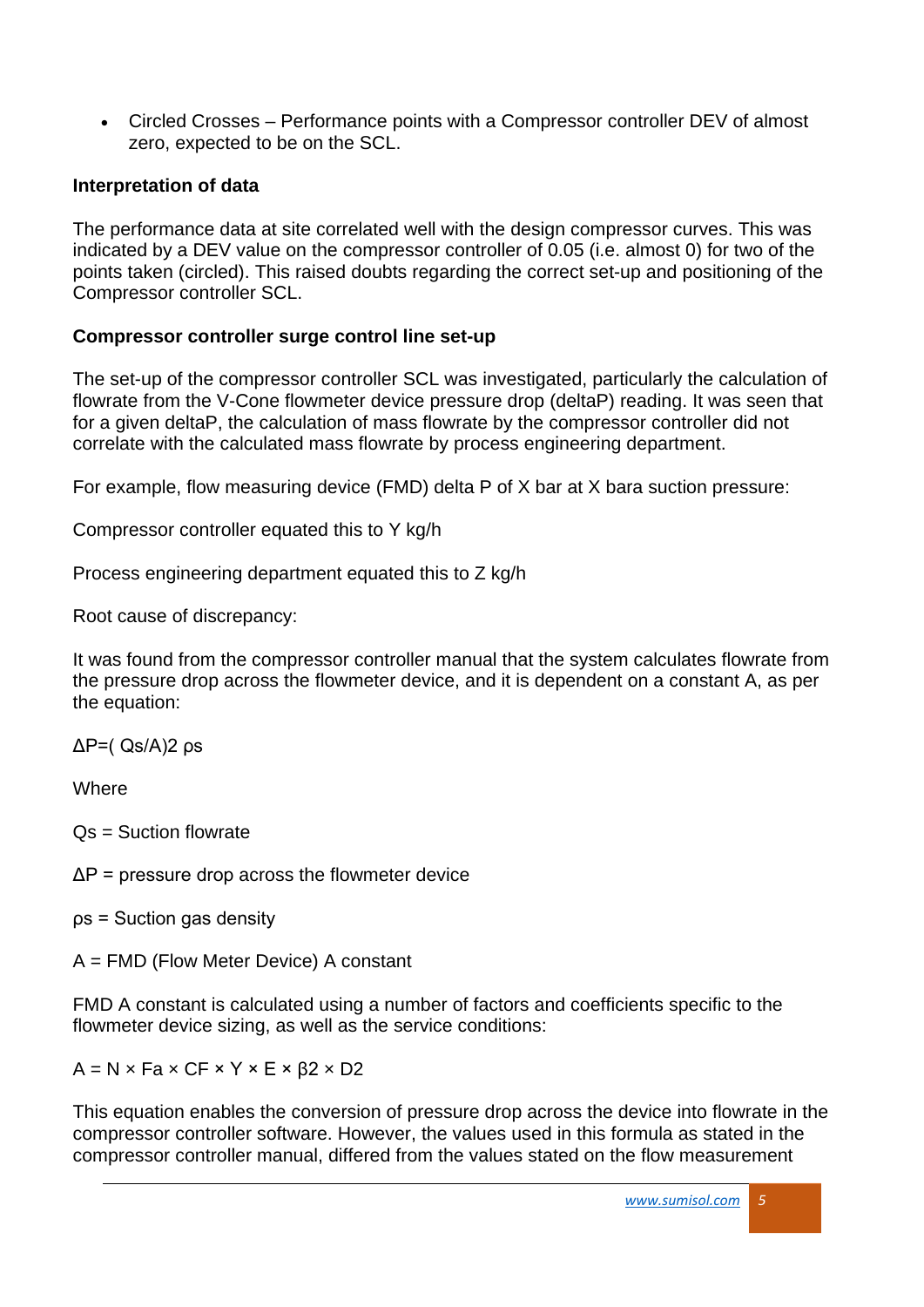device data sheet. It was, therefore, suspected that compressor controller could have been supplied with incorrect flowmeter device sizing data.

To correct this error, an inaccurate constant 'A' was being used within the compressor controller software, and would subsequently lead to the incorrect calculation of flowrate by the compressor controller. This led to the compressor controller SCL being set up significantly to the right of the design SCL.

#### Corrective action

The compressor manufacturer and the compressor controller software supplier, along with the site process engineering department support, worked out the embedded errors in the calculations and resolved all discrepancies in the calculation of flowrate.

First, the nameplate of the flowmeter device in the field was reviewed to ascertain the correct device sizing. This data was used to calculate and check the compressor controller 'A' constant and ensure that the correct 'A' constant is used within the compressor controller software. The software will need to be updated in the field as required.

The compressor controller testing was then repeated to correctly set the Surge Control Line and shaping of compressor curve.

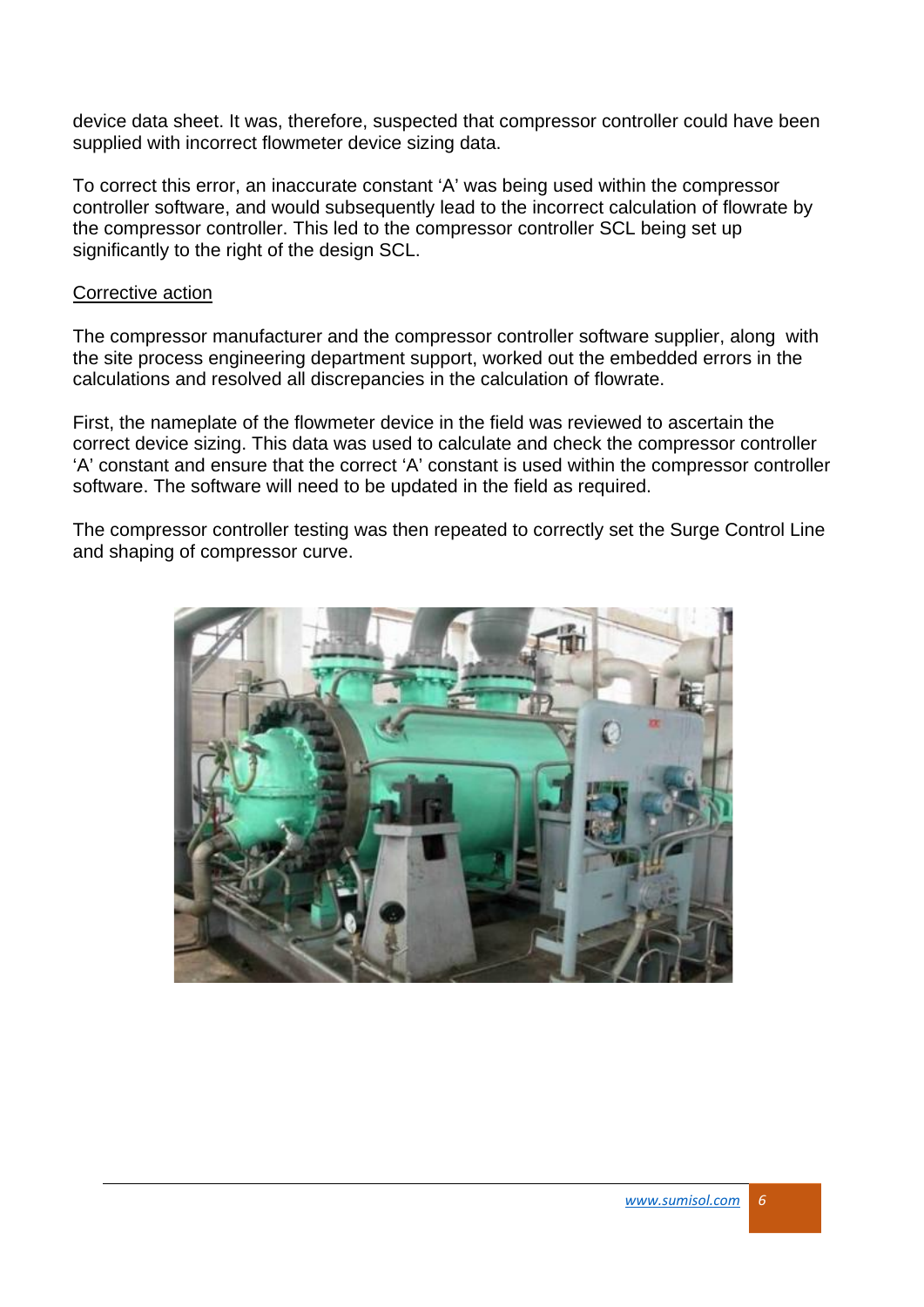# *Configuring lubrication systems*

Centrifugal compressors have lubrication systems designed as per API 614 consisting of an oil reservoir, pumps, filter, cooler and oil lines. The programmable logic controller (PLC) starts the auxiliary AC power-driven lubricating oil pump. Pressure at the oil header creates starts the drive. If the header pressure is low, the standby oil pump starts and maintains oil pressure during operation. Oil is pumped to the lubricated parts (radial and thrust bearings). If a speed increaser gear is present, they are lubricated with the same oil as the bearings (Figure 1).



#### **Figure 1: Generic lube oil system diagram for a centrifugal compressor**

Some end users require two pumps that have different types of drive or power sources. When both are driven electrically, they have to be connected to separate supply feeders in order to maintain constant and uninterrupted operation should a feeder fail. However, it is not required for oil coolers to have such redundancy.

In some compressors with step-up gearboxes, the main oil pump is required to be driven mechanically from the gearbox, and the auxiliary pump operates during the start-up and rundown phases of the compressor train. As API 614 calls for the oil reservoir to be away from the skid with a slope requirement, shaft-driven mechanical pump performance may be hampered by net positive suction head-related (NPSH) air bubble issues (Figure 2).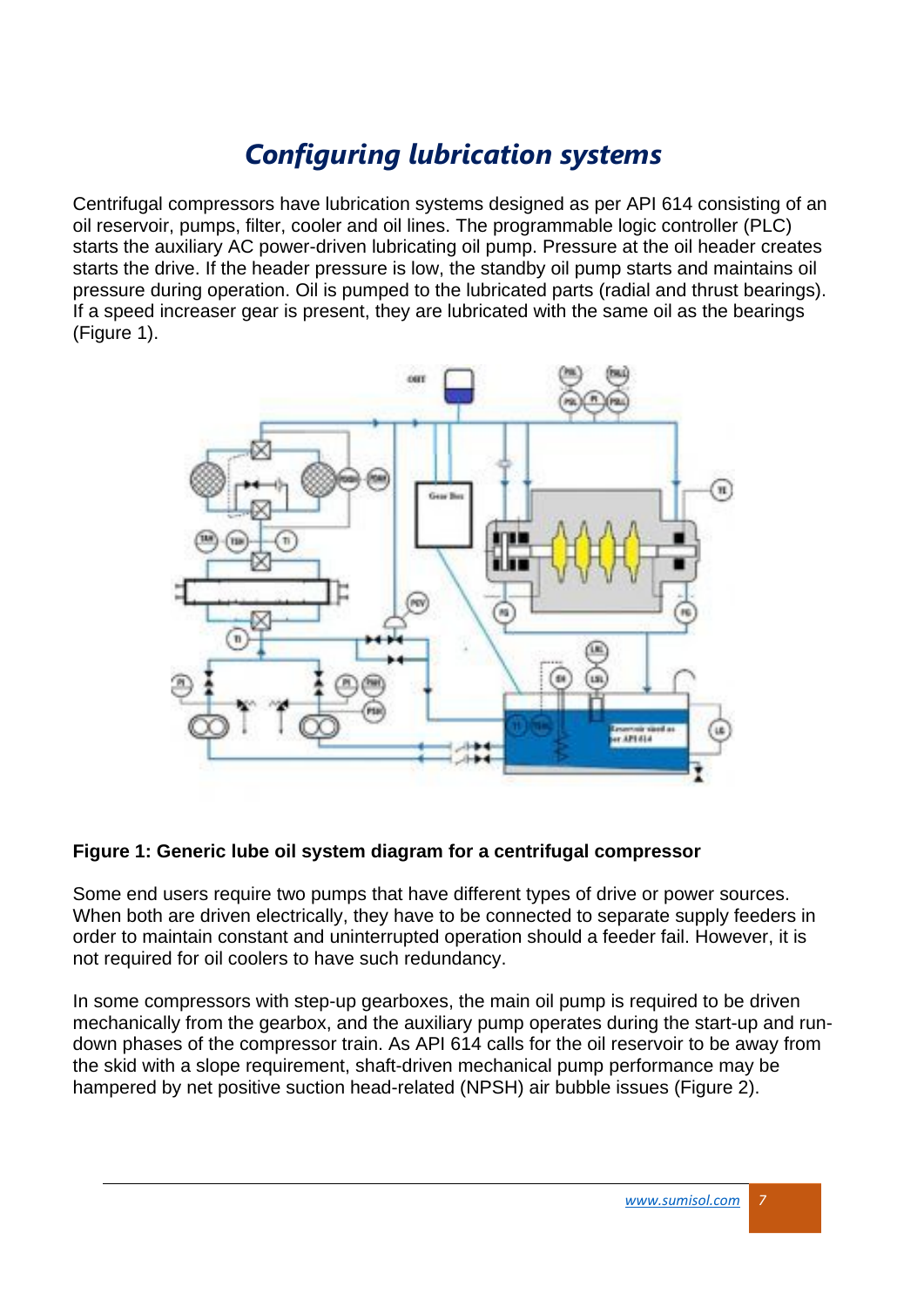

### **Figure 2: API 614 compliant lubricating oil system**

Sometime a screw pump connected to a gearbox can cause rotor-dynamic problems due to high overhung weight. Shaft-driven gear pumps are mostly used to maintain oil supply during coast down in the case of an electrical power outage as compressors need lubrication until their rotating shafts come to a complete stop.

A conventional approach is to maintain lubrication for a fixed period of time following a shutdown request. Based upon an estimate of the time for a rotating shaft to stop, this approach, does not always ensure that the shaft receives enough lubrication. Therefore, a rotating shaft and its corresponding bearings may be physically damaged if it rotates after that fixed period. To avoid possible issues, therefore, a well sized run-down tank is a better alternative.

Another big lubrication challenge is avoiding bearing damage during reverse rotation. This can occur during coast down, gas blow down, or short circuiting of high-pressure gas into a standby compressor .Most of the time, radial bearing pads have an offset pivot design while thrust bearings have a tapered land-thrust design that has a significantly lower load-carrying capacity in the reverse direction. The compressor designer can specify center-pivoted pads in bearings and bi-directional seals. But regardless of the design, rotor train inertia must be higher than gas inertia. This cannot be guaranteed for a high-pressure compressor if it has a low rotor weight. In that case, due diligence is required to overdesign the overhead tank OHT to meet the duration of reverse rotation, and to create a short circuit between the suction and discharge lines with a class IV sealing valve (open when the compressor is not in operation) or a fast-acting recycle valve.

If the compressor is a single operating unit with no standby, it is advisable to start the lube oil pump first before beginning blow down of the compressor loop. The duration of operation of the lube oil pump is dictated by API 521 as regards the blow down rate of loop. A nonslam check valve at the discharge side is usually installed although a clause of API 521 states that a single check valve cannot be regarded as a reliable layer of protection against reverse flow.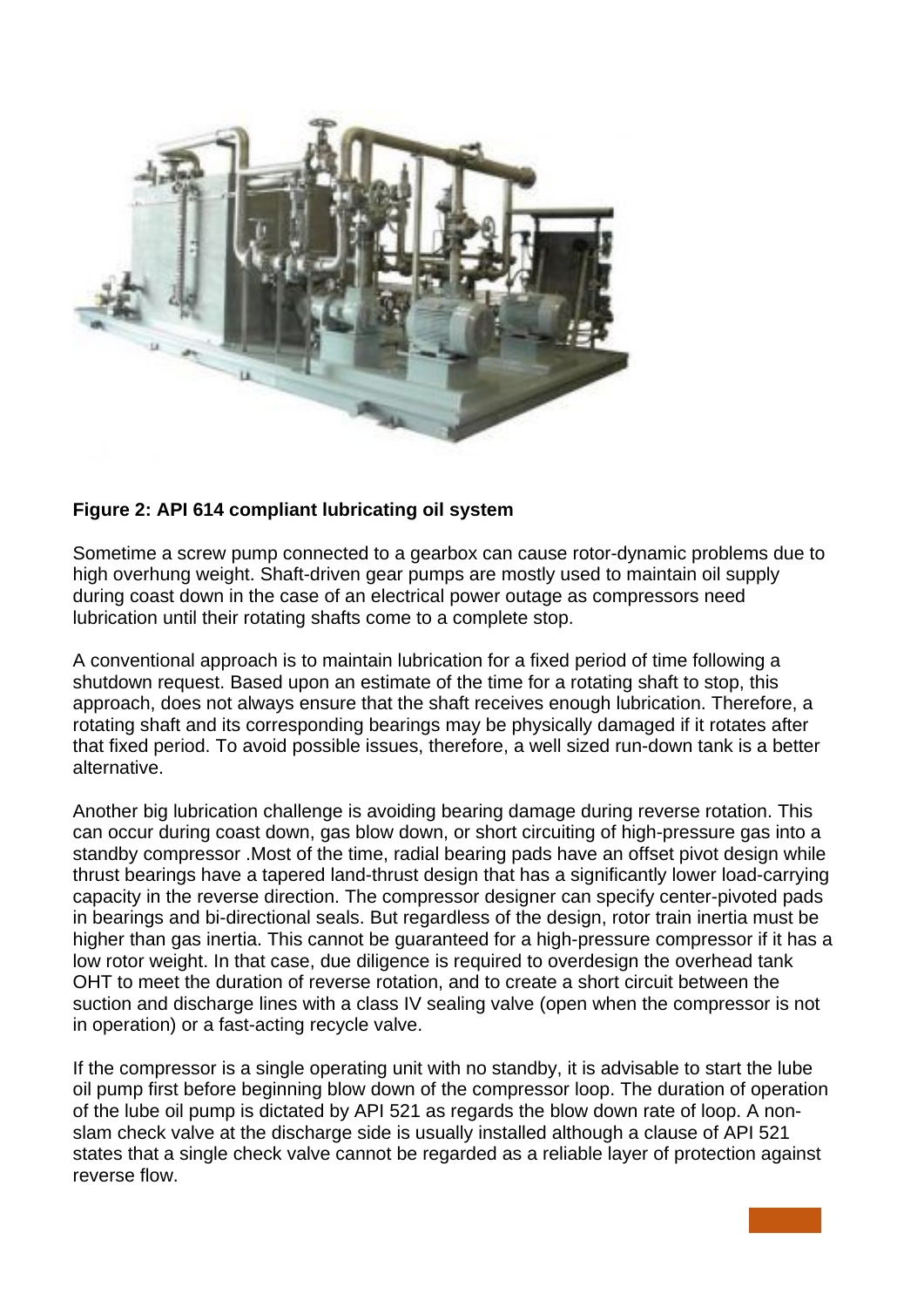Another option is to provide a reverse rotation detector which can give a command to start a DC pump or the installed auxiliary AC motor driven pump. The reverse rotation detector can be set to arm a digital tachometer connected to a microprocessor or PLC. The tachometer should be suitable for low RPM detection. The RPM signal from the tachometer is transmitted to the PLC which can the start the auxiliary or DC pump. All of the above points must be taken into account while placing an order for a turbo-compressor package.

# **Failure Prevention**

### **LOOSENESS IN MACHINERY – NOTES**

### **Rotating element looseness**

This type of looseness is characterized by a spectrum containing many frequencies related to the rotating frequency of the rotor, being able to distinguish: harmonics (1x, 2x, 3x, etc.), subharmonics (0.5x) and half harmonics (1.5x, 2.5x, 3.5x, etc.). They generally manifest more clearly in the radial directions of measurement (horizontal and vertical) than in the axial direction.



As the wear increases, the frequency spectrum changes, allowing a classification of the severity of the looseness into the following four groups:

- Incipient looseness: presence of the first four or five harmonics of the rotating speed, showing less amplitude the higher harmonics.
- Potentially serious looseness: increase of the amplitude of the first harmonic of the rotating speed and appearance of very low amplitude half harmonics.
- Serious looseness: increase of the amplitude of the harmonics and half harmonics of the rotating speed.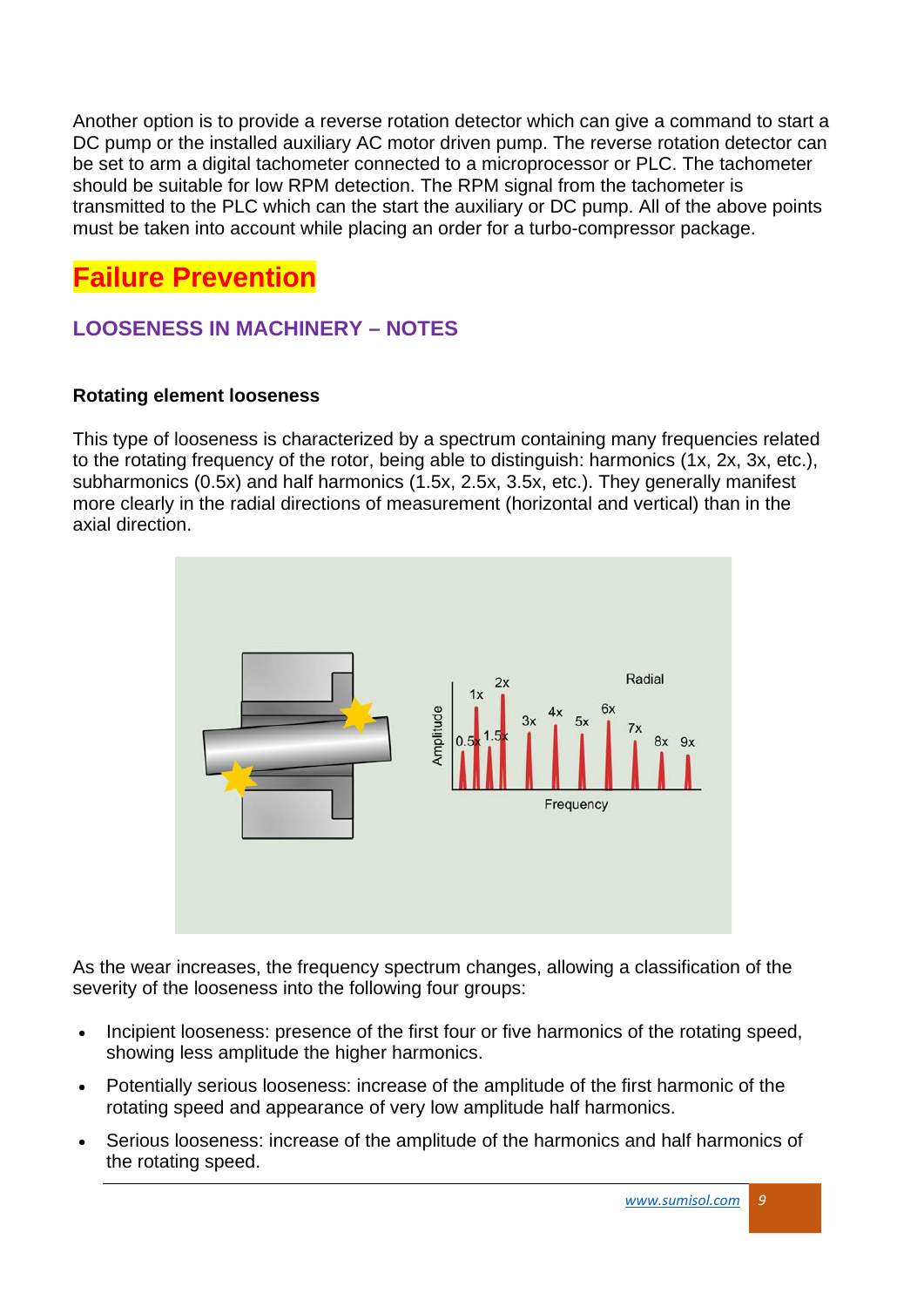• Severe looseness: it is characterized by presenting half harmonics, harmonics and subharmonics of the rotating frequency of the rotor, so that a wide energy band is observed in the spectrum.

#### Structural looseness

These refers to looseness associated with the mechanical non-rotating elements of the machine: bench fixings, joints between pipes, bearing casings, etc. Normally, it manifests more clearly in the radial measurement directions than in the axial ones, with the presence in the frequency spectrum of several harmonics of the rotating speed of the shaft. The comparison of the amplitude of the 2x and 3x harmonics with respect to the frequency at 1x provides an indication of looseness severity, so that an amplitude of these harmonics above 50% of the amplitude of the peak at 1x, points to a greater severity of the looseness. The reason why this kind of looseness manifests in frequency spectra with several harmonics of the rotating frequency (1x, 2x, 3x, 4x, etc.) is illustrated in the following figure. The rotor presents a slight unbalance as a driving force of the looseness due to loosening of the fixings between the bearing supports and the bench. In the four stages of the figure we can see that as the unbalance heavy spot rotates to complete a full revolution, there are four forces or impulses, indicated in the four stages, two of which are due to the unbalance and the other two to the return of each of the sides of the support to the bench. This will give rise to several harmonics of the rotating frequency in the vibration spectrum.



Figure 2: Structural looseness

To identify and locate whether or not looseness is present between two structural elements, such as a motor foot and the bench, due to loosening of the bolts or breakage of the anchor,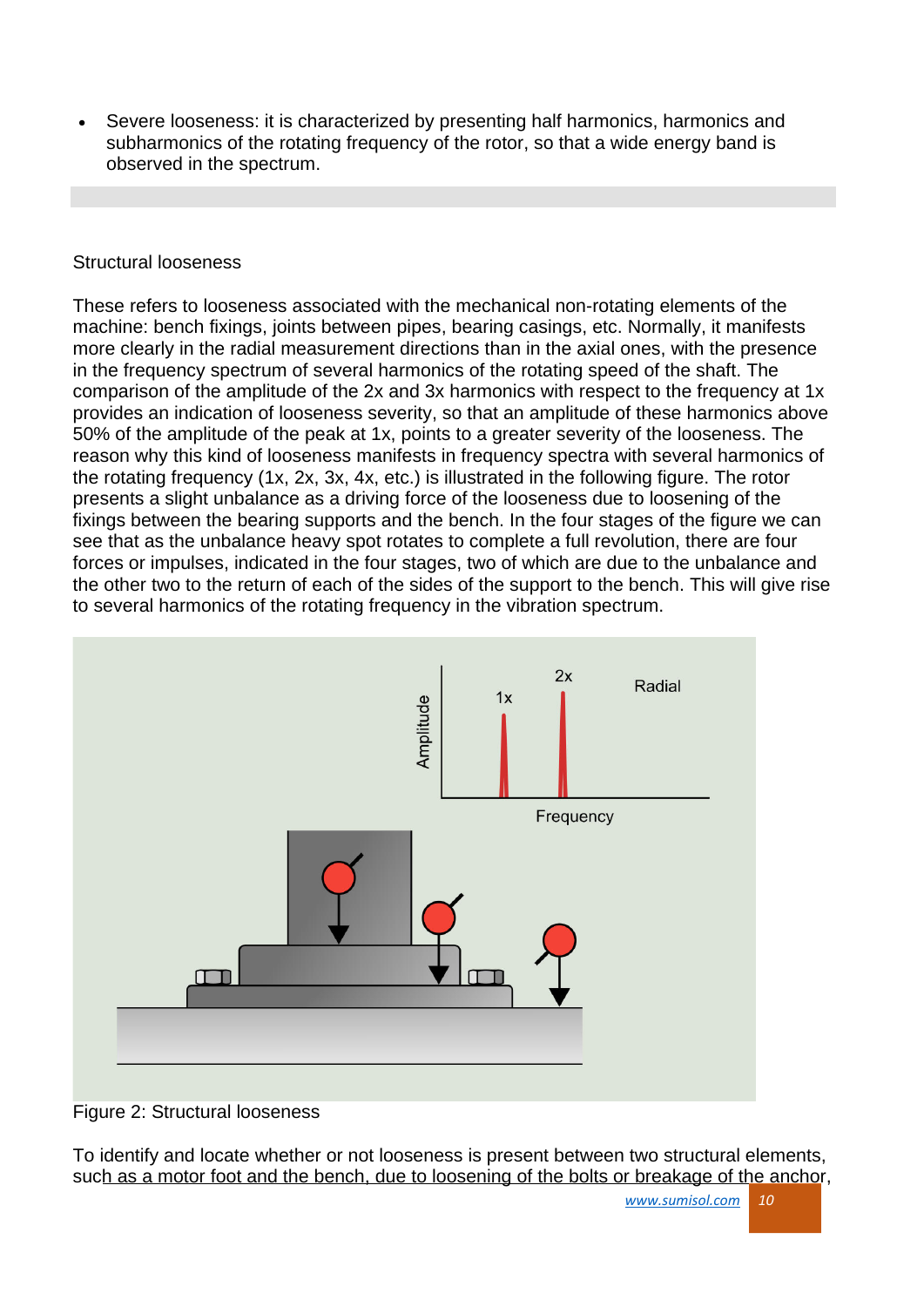there is a very simple method that consists of taking vibration amplitude and phase readings, in all possible measurement directions (axial, horizontal and vertical) in the two elements under analysis. The data obtained can give us two possible well differentiated results, according to which we will determine with total reliability the presence or not of looseness between them:

- If the spectra obtained in the same direction for the two elements shows similar amplitudes and in addition the phase readings are identical then this is indicative that there is a good union between the two elements.
- On the other hand, if the amplitudes of the harmonic peaks of the rotating frequency in the same measurement directions for the two elements are different, and in addition there are important differences in phase between them, then we can confirm the existence of looseness between both elements.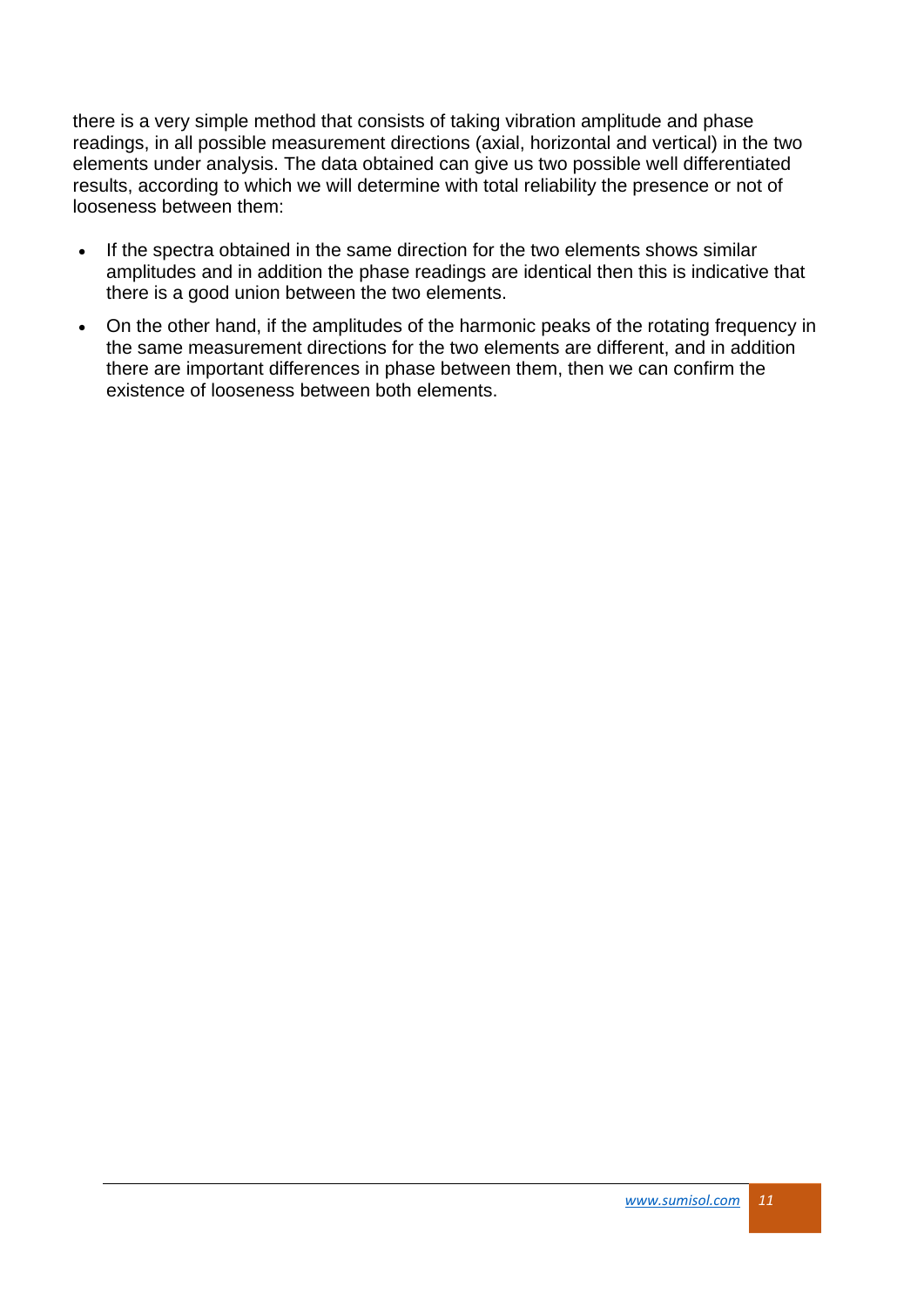# Do it in Right way

| 1. Right goals                        | · Having clearly defined and achievable goals that may<br>evolve over time                                                                    |
|---------------------------------------|-----------------------------------------------------------------------------------------------------------------------------------------------|
| 2. Right People                       | . Having the right people in the right roles with the right<br>training.                                                                      |
| 3. Right leadership                   | • Inspiring continuous improvement.                                                                                                           |
| 4. Right tools                        | . Having the right tools and technology to help reach the<br>goal.                                                                            |
| 5. Right understanding                | • Equipment audits, reliability and criticality audits,<br>FMEA, maintenance strategies, etc.                                                 |
| 6. Right data collection              | • Collecting the right data at the right time to detect<br>anomalies, defects or impending failures.                                          |
| 7. Right analysis                     | · Turning data into defect or fault diagnoses.                                                                                                |
| 8. Right reporting                    | . Turning data into actionable information and getting<br>that information to those who need it at the right time<br>and in the right format. |
| 9. Right follow up and review         | • Acting on reports, reviewing and verifying results,<br>benchmarking, auditing and improving, etc.                                           |
| 10. Right processes and<br>procedures | · Tying together: people, technology, information,<br>decision making and review.                                                             |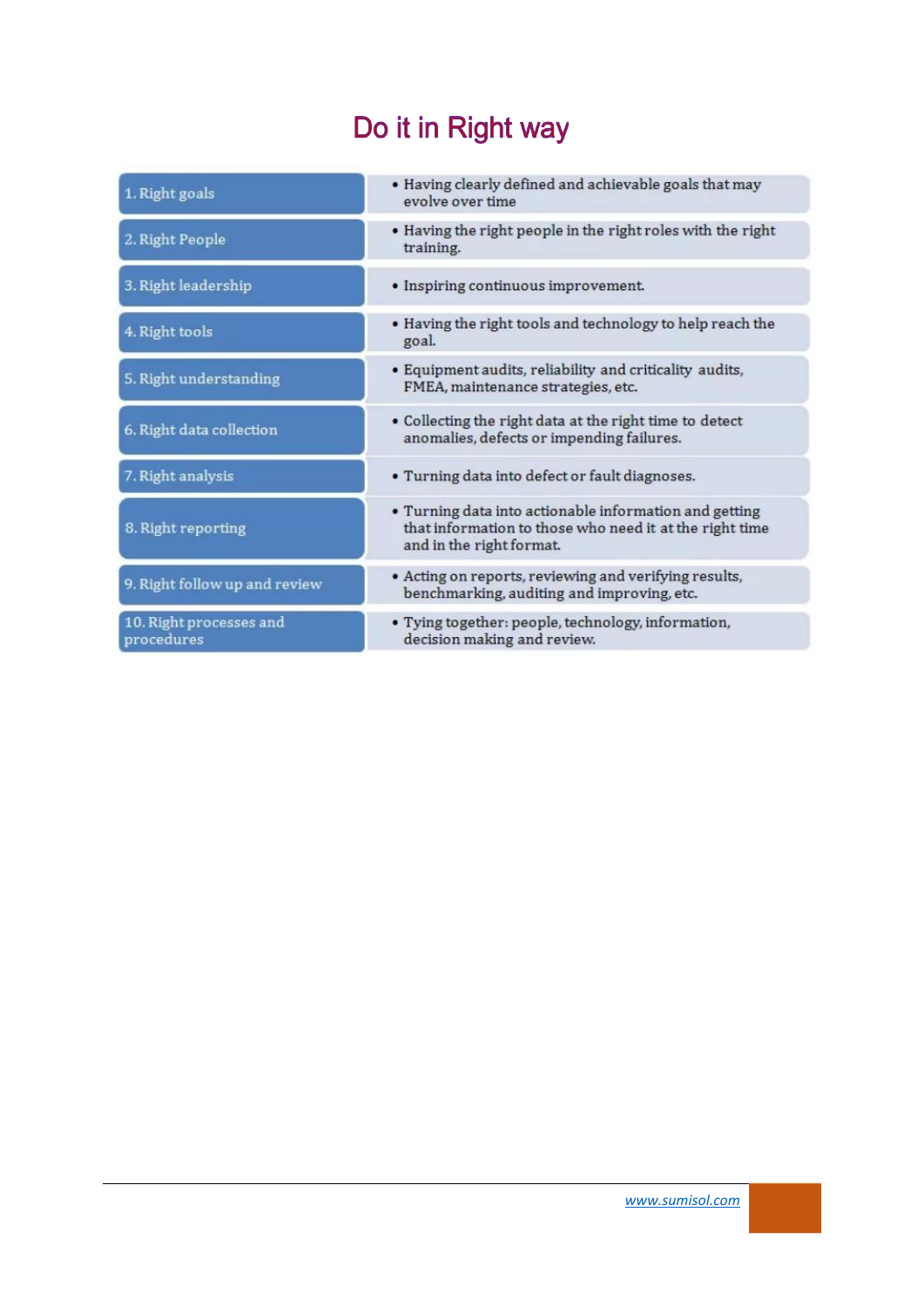**Shock Pulse Monitoring also known** as SPM is a patented technique of predictive maintenance by measuring vibration and shock pulses of bearing in motors and to identify their condition and operating life before the next overhaul procedure.

It was introduced in 1969 and is now a known Condition Monitoring method for monitoring of machines like electric motors using roller bearing.



### **Difference between SPM and other Vibration Techniques**

Vibration analysis has been used for motor predictive [maintenance](https://www.marineinsight.com/guidelines/how-maintenance-work-is-done-onboard-a-ship/) for many years. Traditionally marine engineers have been using a listening rod to listen to the sound and ascertain the condition of rotating machinery. Nowadays to avoid premature overhaul of motors many companies are supplying vibration analysis pens and SPM instruments on board ships. However there is a difference between vibration analysis and Shock Pulse Measurement.

When two metal surfaces contact each other while in motion, an impact occurs and a shock wave develops, which travels through the metal. The shock wave is in ultrasonic range and is around 36 KHz. This shock wave is utilized in the SPM.

As impact continues the metal flexes and is compressed and recoils. This second phase is called vibration. The frequency of this vibration is dependent on stiffness, shape, mass and the dampening property of the material. In SPM this phase of collision i.e. vibration is filtered out as it is depending on the structure and the material of the machine. Thus the inaccuracies that are frequently encountered by hand held vibration analysis pens is not here, especially in machinery with flexible mountings and working in vicinity of other vibration prone machinery.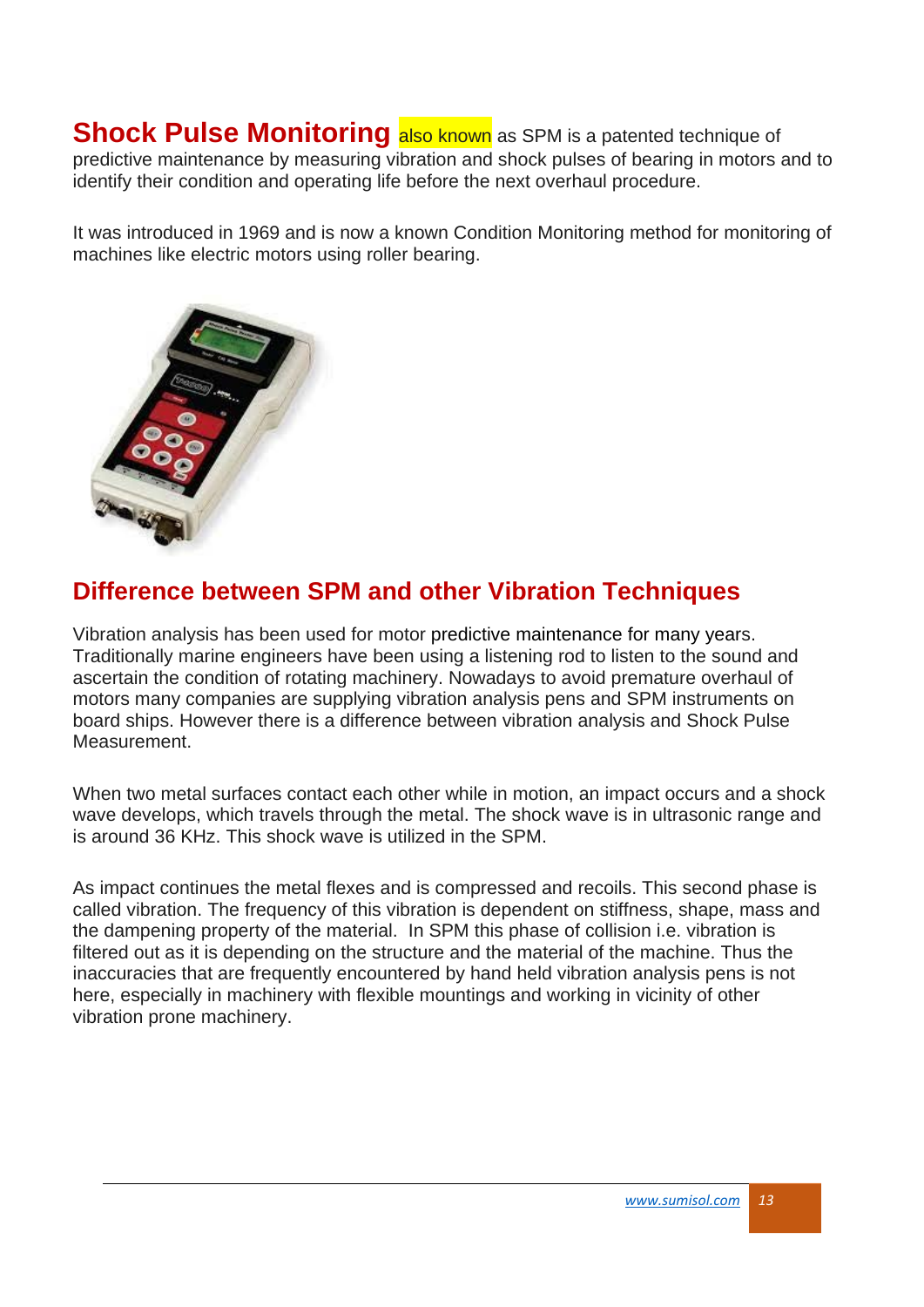**Results of an impact:** 



Event 1: a shock wave spreds through the material

Event 2: the body vibrates

Shock pulse measurement:

1. Shock waves converted to electric pulses



2. Pulse magnitude is measured, vibration filtered out

Another difference between SPM and other vibration measurement techniques is that in SPM the transducers respond and resonate to a frequency of 36 KHz only, which ensures a calibrated response and accurate measurement to the shock pulses.

### **How does SPM Works?**

Whether new or old, any bearing generates shocks in the interface between the loaded roller element and the race way. Initially these shocks or [vibrations](https://www.marineinsight.com/main-engine/understanding-vibrations-in-marine-propulsion-engines/) are subtle and hardly felt till already damage is done, but these are captured routinely by the SPM machine which tells about the condition of the bearings, the state of lubrication and the maintenance interval required. This type of monitoring and maintenance based on this evaluation is called as Condition Monitoring System or Condition Based Monitoring.

The amplitude of shock pulses measured by the SPM meter is due to the following factors:

- Rolling velocity which is a function of speed or rotation and size of bearing.
- The thickness of the oil film, which in turn depends on preload and the quantity of oil supplied as well as the viscosity of the oil.
- The alignment of the system. That means between the prime mover and the load.
- Other mechanical factors like roughness of the raceways, the stress and damages.